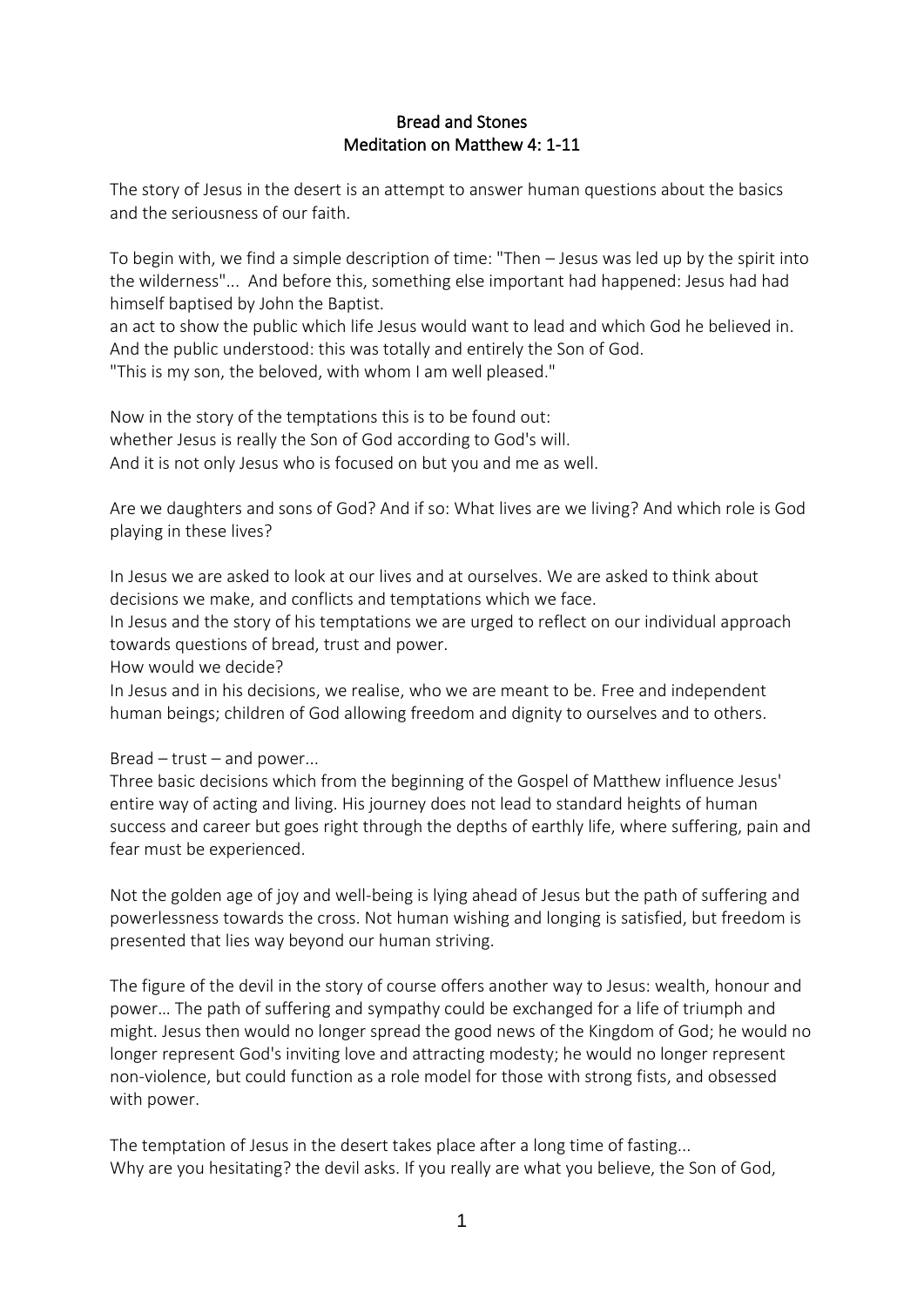why don't you just make and take what you need to live on? Just look after yourself and take these stones and make yourself some loaves of bread! You can do it! Do what is good for you.

This is what devils say – not only in Jesus time...

But we have heard Jesus answer:

"One does not live by bread alone, but by every word that comes from the mouth of God." One does not live by bread alone...We need more: we need the closeness to God, the touch of friends, the love and comfort of others and the encouragement of our fellow Christians. Such can satisfy our hunger in life!

Jesus' second temptation on the pinnacle of the temple faces another basic aspect of human life, a nerve where we are open to be attacked.

Offer an impressive performance to people, then they will believe in you, the devil suggests. And by doing so he approaches everybody's secret desire for outstanding excellence. Jesus was asked to prove that he is the man according to God's will by throwing himself down from the temple without hurting himself, without damage or pain. Again, Jesus resists. Jesus refuses to join the competition of the strongest, greatest and best, who can only win their victories because the losers pay the price. His way of humbleness, powerlessness and suffering is so different from the obsessive wish to be brilliant, outstanding and free of pain. Even when he is asked to climb down from the cross, to free himself and end his own and God's pain he refuses to do so. Right to the end Jesus remains on the path of powerless love.

After all that one would think, he has gone through enough. But nevertheless: devils don't stop here. Jesus is challenged by a third temptation. It is the question about power and influence.

Even if we are willing to share our bread and trust our God... Let's be honest: what happens when it comes to giving up and renouncing personal power and important influence? Wouldn't we all love to be a little bit more important and have slightly more to say? Hardly any of us like to leave decisions to others, step back or even withdraw from a position we have already achieved.

How do we deal with power and influence? In church? In society... in politics? In our jobs and with our families?

"All this I will give you, if you fall down and worship me." That is the devil speaking. The evil is revealed in its total claim to destroy. And we are waiting, holding our breath and listening to Jesus' answer: "Worship the Lord your God, and serve only him." Only him... Again Jesus resists.

Jesus denies all power that makes others into servants. He denies richness that makes others poor and control that makes others powerless! Jesus' entire living and talking of the Kingdom of God is aiming towards human life in freedom and fullness. His power can only be shown in taking people seriously, in reconciling and healing, in showing sympathy and allowing closeness, in helping people to live upright and in dignity – as daughters and sons of God.

To serve only God... Jesus himself is the best role model of a son of God who took on the challenge: who did not turn stones into bread, who trusted God only and who chose the way of service rather than power!